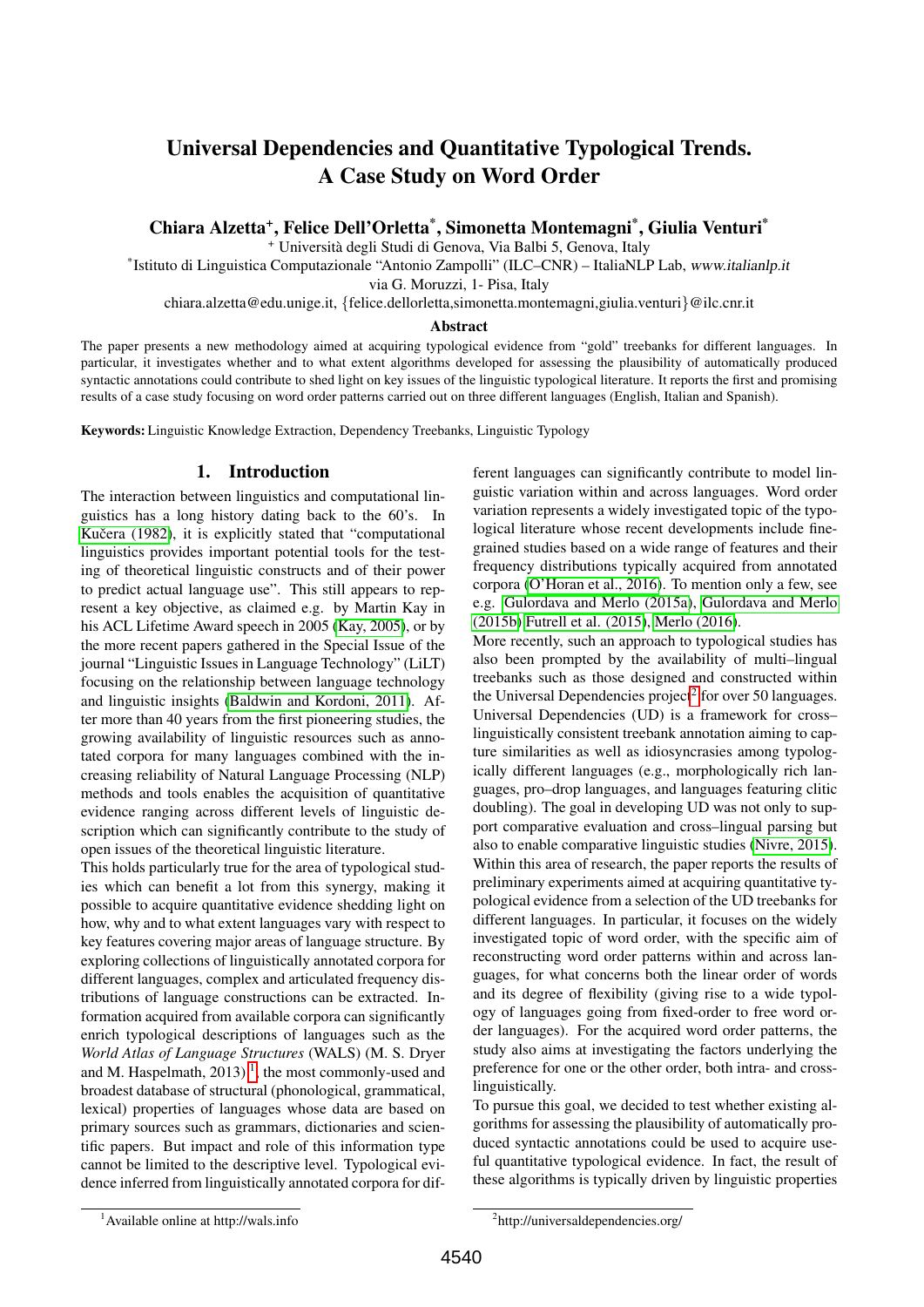characterizing the language being processed: by comparing the results achieved against different languages, it is possible to acquire information concerning typological similarities and differences. This kind of algorithms operate at the level of either the whole syntactic tree (cfr. for example [Dell'Orletta et al. \(2011\)](#page-8-9) and [Reichart and Rappoport](#page-8-10) [\(2009\)](#page-8-10)), or individual dependencies (see, among others, [Dell'Orletta et al. \(2013\)](#page-8-11) and [Che et al. \(2014\)](#page-8-12)). Given the focus of this study on specific constructions, we selected the class of algorithms operating at the level of individual dependencies, and in particular on those ranking dependencies by decreasing plausibility of annotation. These algorithms, originally meant to discern reliable from unreliable annotations within the automatic output of parsers, have also been applied to manually revised (i.e. "gold") linguistic annotations with the final aim of identifying annotation inconsistencies, and thus for also detecting annotation errors [\(Alzetta et al., 2018\)](#page-8-13). [Tusa et al. \(2016\)](#page-9-0) represent the first attempt to exploit the plausibility score returned by this class of algorithms to acquire linguistic evidence, i.e. to infer the prototypicality degree of specific linguistic constructions. The experiment was carried out against the *Italian Universal Dependency Treebank* (IUDT) [\(Bosco](#page-8-14) [et al., 2013\)](#page-8-14) with promising results: the plausibility-based ranking of dependencies corresponding to specific syntactic constructions turned out to closely reflect their linguistic "markedness" degree.

In what follows, we focus on word pattern variation across three different languages, English, Italian and Spanish. This goal is pursued by applying a plausibility assessment algorithm against the UD treebanks available for these languages. Achieved results have been compared with the threefold aim of: i) reconstructing the frequency distributions of different word order patterns, with particular attention to specific constructions (Subject-Verb and Adjective-Noun); ii) assessing similarities and differences across languages; and iii) identifying and weighting the factors underlying the different word order patterns identified.

## 2. Background and Motivation

<span id="page-1-2"></span>Starting from [Greenberg \(1963\)](#page-8-15), word order has been used to set up a typology of languages based on the notion that "certain languages tend consistently to put modifying or limiting elements before those modified or limited, while others just as consistently do the opposite". Within this area of research, the relative ordering of constituents at the clausal level (e.g. verb and subject) as well as at the phrasal level (e.g. noun and modifying adjective) has been widely investigated in the typological literature. Nowadays, the outcome of these studies has been collected in publiclyaccessible typological databases. Table [1](#page-2-0) reports - for the three languages considered in our study - the different orderings of lexical (i.e. non pronominal) Subject and Verb, and of Adjective and Noun as resulting from the *World Atlas of Language Structures* (or WALS) and the *Syntactic Structures of the World's Languages* (or SSWL) (SSWL, 2009) databases. It can be noted that the two provide a slightly different picture for the three languages, maybe following from the fact that whereas the former records the "dominant" order the latter testifies "productive" word or-



<span id="page-1-0"></span>Figure 1: Distribution of right– vs left–headed non– pronominal *nsubj* relations in the three UD treebanks.



<span id="page-1-1"></span>Figure 2: Distribution of right– vs left–headed *amod* relations in the three UD treebanks.

der patterns, which may not always coincide. According to WALS, no dominant Subject-Verb order exists for both Italian and Spanish (M. S. Dryer, 2013b), whereas Subject-Verb is considered a productive word order for both languages in SSWL. If Adjective-Noun is a productive order for all the three languages according to SSWL, in WALS the Noun-Adjective order is considered dominant in Italian and Spanish while the reverse order is reported for English (M. S. Dryer, 2013a).

Consider now the picture emerging from actual usage as attested in the English, Italian and Spanish UD treebanks. Figures [1](#page-1-0) and [2](#page-1-1) report, for the three treebanks, the percentage distribution of different word orders involving non pronominal Subjects and Verbs (corresponding to the *nsubj* dependency relation), and Adjectives and Nouns (*amod*), respectively. Note that *Left* and *Right* in the figures refer to the position of the dependent (subject or adjectival modifier) with respect to its syntactic head. As it can be noted, all languages turned out to prefer the Subject-Verb order, but with significant differences: namely, the Italian and Spanish treebanks are characterized by a much higher percentage of left–headed subjects than English (i.e. 30% in Italian, 18% in Spanish and 8% in English). For what concerns adjectival modifiers, Figure [2](#page-1-1) shows that whereas for English the Adjective-Noun order is highly preferred (though not the only possible one) in Italian and Spanish the reverse order is rather preferred, i.e. with the adjective occurring on the right side of the head.

Corpus-based evidence helps quantifying attested word order patterns across languages, thus leading to a more articulated picture of word order variation. Registered order variants, however, do not appear to be evenly distributed, both intra- and cross-linguistically. Some are used more often and show less grammatical or stylistic restrictions than others. Let us consider, for example, the relative ordering of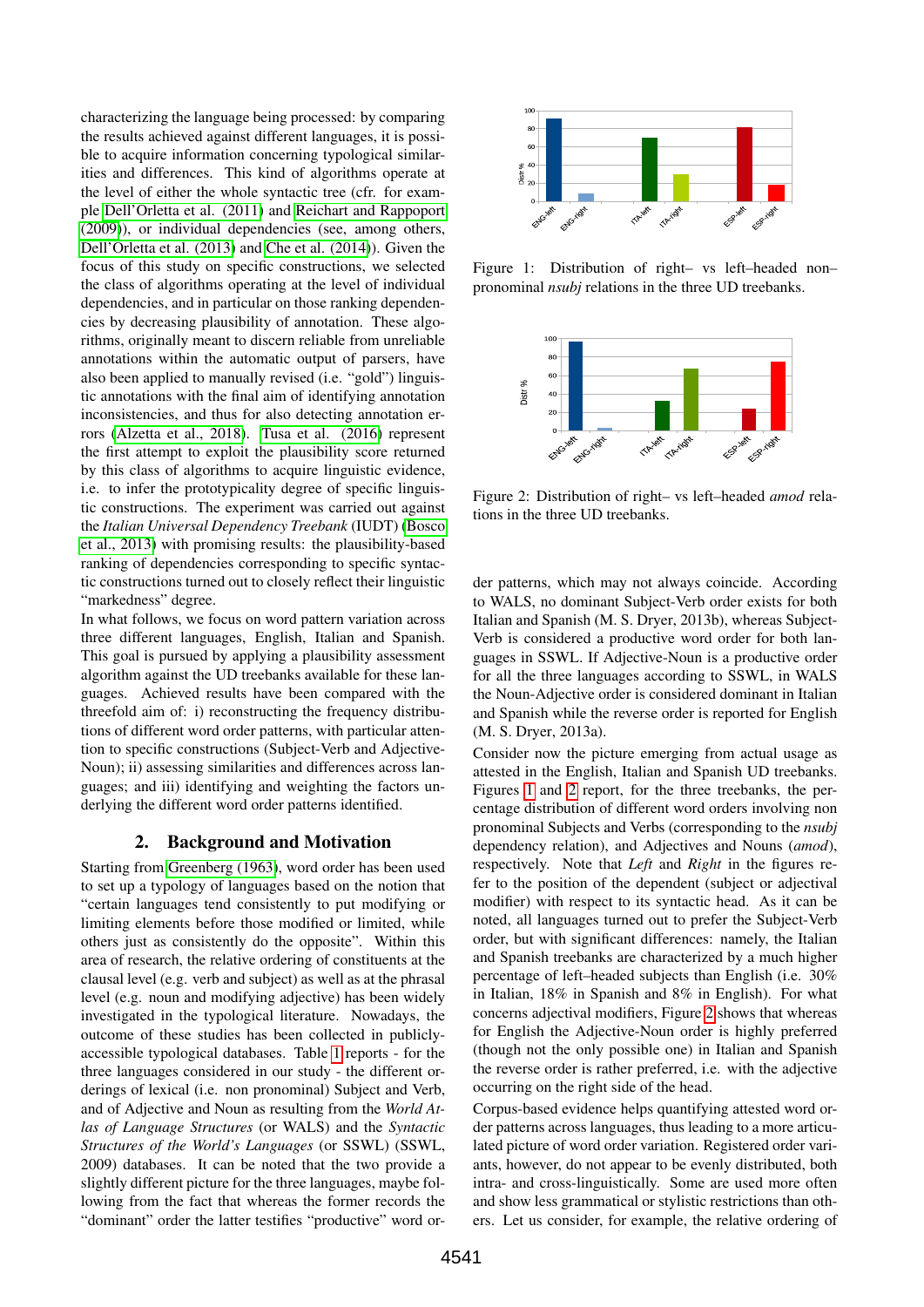| <b>WALS</b>    |                   |                |                   |                   |
|----------------|-------------------|----------------|-------------------|-------------------|
|                | <b>Word Order</b> | <b>English</b> | <b>Italian</b>    | <b>Spanish</b>    |
| Subject-Verb   | Subject-Verb      | $\ddot{}$      | No dominant order | No dominant order |
|                | Verb-Subject      |                | No dominant order | No dominant order |
| Adjective-Noun | Adjective-Noun    | $\ddot{}$      |                   |                   |
|                | Noun-Adjective    |                | ┿                 | ٠                 |
| <b>SSWL</b>    |                   |                |                   |                   |
| Subject-Verb   | Subject-Verb      | $\ddot{}$      | $\ddot{}$         | $\,{}^+$          |
|                | Verb-Subject      |                | $\ddot{}$         | $\div$            |
| Adjective-Noun | Adjective-Noun    | $\ddot{}$      | $\ddot{}$         | $\div$            |
|                | Noun-Adjective    |                | ┿                 |                   |

<span id="page-2-0"></span>Table 1: Subject-Verb and Adjective-Noun order in WALS and SSWL.

Subject and Verb. Figure [3](#page-2-1) reports different *nsubj* instances occurring in the Italian UD treebank<sup>[3](#page-2-2)</sup>. The subject in a) (lit. 'In this case, *he* answers within limits ...') and c) (lit. '... *the rights not overtly granted by the licensor* remain confidential') occurs in the same position, i.e. pre-verbally. There are however important differences worth noting here: in a) a pronominal subject immediately precedes the verb, while in c) a long–distance dependency relation links the nominal subject to its head. The question which naturally arises here is how a) and c) relate to each other, and what are the underlying properties explaining this difference, if any. On the other hand, the sentence reported in b) (lit. 'Here, from each corner of the world, arrive *300 thousand patients*') exemplifies a different, less common, Verb-Subject order involving a nominal subject. The question at this point is how a) and c), both with pre-verbal subjects, relate to b), with a post-verbal subject. Both questions cannot be answered by simply considering finer-grained frequency distributions of different types of ordering. On the basis of this, we can claim that a) and c) represent more likely verbsubject instances than b). But this may not be the case. To answer questions like these, the properties underlying the different word order patterns in a given language and crosslinguistically need to be investigated.

Thanks to the availability of corpora for different languages with manually revised linguistic annotation, the focus of studies on word order variation across languages moved from discerning possible vs impossible word orders as in the pioneering studies, to defining dominant vs rare word order patterns based on actual frequencies attested in corpora. More recently, thanks to the wide variety of features which can be tracked down and quantified in linguistically annotated corpora, current explanations of word order variation can also aim at capturing finer-grained distinctions able to predict the frequency distribution of attested word orders in different languages. In what follows, we will try to exploit the wide range of features which can be extracted from treebanks not only to characterize word order patterns across languages, but also to identify and weight the factors underlying them.

## 3. Method and Data

The methodology we devised to acquire typological evidence from gold treebanks is based on the parse plausibil-



<span id="page-2-1"></span>Figure 3: Different instances of the *nsubj* relation in the Italian UD treebank.

ity assessment algorithm named LISCA (LInguiStically– driven Selection of Correct Arcs) [\(Dell'Orletta et al., 2013\)](#page-8-11). As illustrated in details in Section [3.1.,](#page-2-3) the algorithm exploits statistics about a wide range of linguistic features (covering different description levels, going from raw text to morpho-syntax and dependency syntax) extracted from a large reference corpus of automatically parsed sentences and uses them to assign a *plausibility* score to each dependency arc contained in a target corpus belonging to the same variety of use (i.e. textual genre) of the automatically parsed corpus. Accordingly, all the arcs contained in the target corpus are ranked from those characterized by a high LISCA score to arcs with lower scores: the higher the score, the more similar the linguistic context of an arc with respect to the statistics acquired from the large reference corpus. The underlying assumption is that syntactic structures that are more frequently generated by a parser are more likely to be plausible than less frequently generated ones.

## <span id="page-2-3"></span>3.1. The LISCA Algorithm

LISCA takes as input a set of parsed sentences and it assigns a plausibility score to each dependency, which is defined as a triple  $(d, h, t)$  where d is the dependent, h is the head, and  $t$  is the type of dependency connecting  $d$  to h. The algorithm operates in two steps: *1)* it collects statistics about a set of linguistically motivated features extracted from a dependency annotated corpus obtained through automatic dependency parsing, and *2)* it combines the feature statistics extracted from the corpus used during the previous step. The final plausibility score associated with a given dependency arc results from the combination of the weights associated with these features: the score is computed as a

<span id="page-2-2"></span><sup>&</sup>lt;sup>3</sup>In the examples, the dependent is italicized and the head underlined.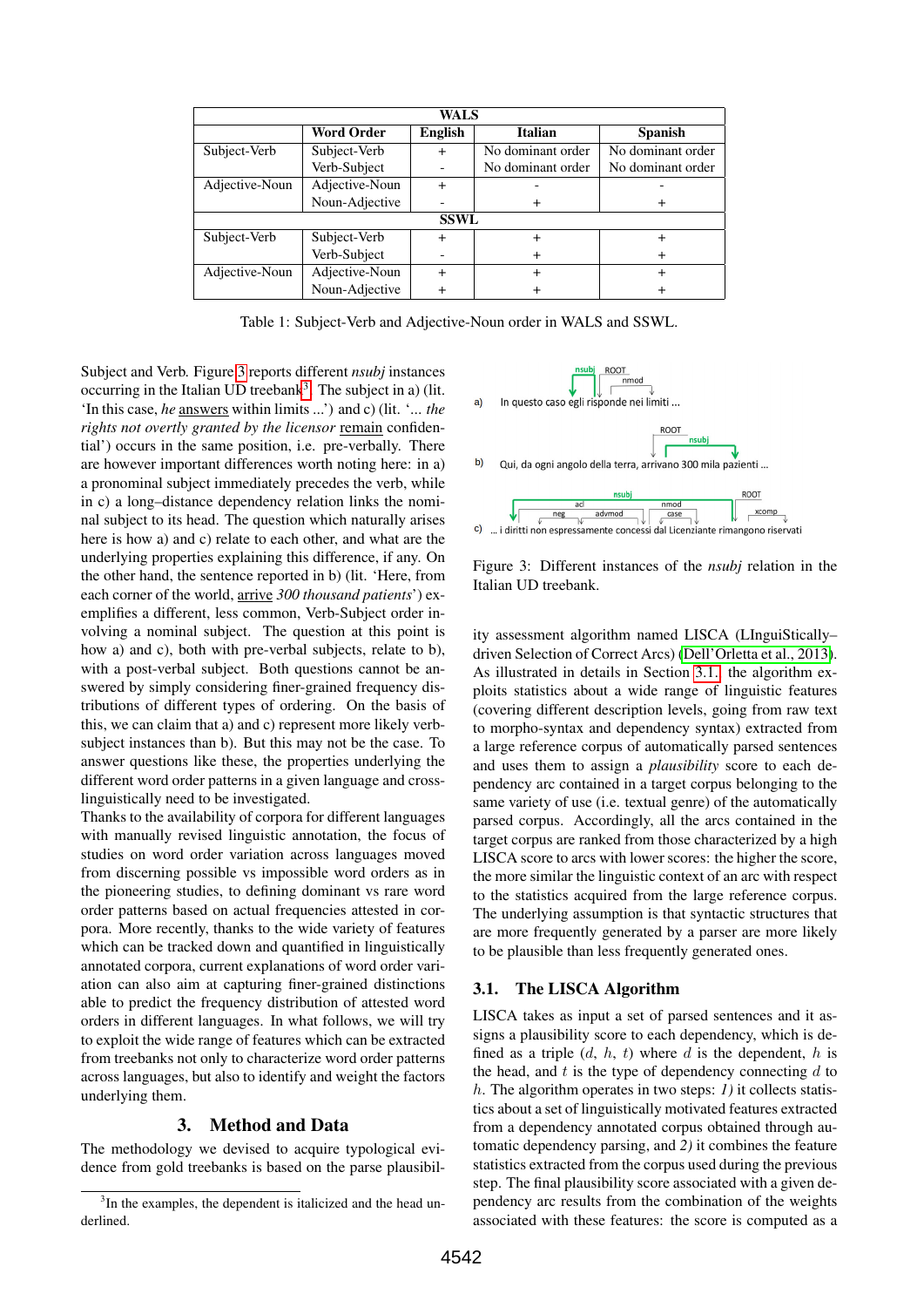

<span id="page-3-0"></span>Figure 4: Features used by LISCA to measure  $\operatorname{arc}(d, h, t)$ plausibility.

simple product of the individual feature weights.

Figure [4](#page-3-0) illustrates the features taken into account by LISCA for measuring the plausibility of a given syntactic dependency  $(d, h, t)$ . For the purposes of the present study, LISCA has been used in its de–lexicalized version in order to abstract away from variation resulting from lexical effects. In particular, two different types of features are considered:

- *local* features, corresponding to the characteristics of the syntactic arc considered, such as the distance in terms of tokens between  $d$  and  $h$ , or the associative strength linking the grammatical categories (i.e.  $POS_d$ and  $POS_h$ ) involved in the relation, or the POS of the head governor and the type of syntactic dependency connecting it to h;
- *global* features, aimed at locating the arc considered within the overall syntactic structure of the sentence: for example, the distance of  $d$  from the root of the tree, or from the closest or most distant leaf node, or the number of "brothers" and "children" nodes of d, occurring respectively to its right or left in the linear order of the sentence.

LISCA was successfully used against both the output of dependency parsers and gold treebanks. While in the first case the plausibility score was meant to identify unreliable automatically produced dependency relations, in the second case it was used to detect shades of syntactic markedness of syntactic constructions in manually annotated corpora. The latter is the case of [Tusa et al. \(2016\)](#page-9-0), where the LISCA ranking was used to investigate the linguistic notion of "markedness" [\(Haspelmath, 2016\)](#page-8-16): a given linguistic construction is considered "marked" when it deviates from the "linguistic norm", i.e. it is "abnormal". Accordingly, unmarked constructions are expected to be characterized by higher LISCA scores and – conversely – constructions characterized by increasing degrees of markedness are associated with lower scores.

Let us go back to the different instances of the *nsubj* relation in Figure [3.](#page-2-1) The plausibility score assigned to them by LISCA results in the following ranking: a) is assigned a higher score with respect to b), whose score in turn is higher than that assigned to c). This ranking follows from the combination of both local and global features taking into account the overall tree structure. From the resulting LISCA score, it turned out e.g. that in Italian longer distance subjects are less prototypical than post–verbal and shorter ones.

## 4. Languages and Corpora

For the specific concerns of this study we focused on two typologically close languages, namely Italian and Spanish, and a more distant one, English: for what concerns morphology, all three languages are fusional, although English has very few inflectional morphemes, which makes it rather similar to isolating languages. These properties imply that the prototypical sequence of the main constituents in English strictly follows the linear order Subject-Verb-Object (SVO); Italian and Spanish are SVO languages too, but show more syntactic freedom in the linear ordering of constituents. Because of these properties, highly related to the linguistic type each language belongs to, we expect to observe a similar behaviour for typologically close languages and, on the other hand, significant differences in case of typologically distant languages.

The corpora used to collect the statistics to build the LISCA models (step 1 in Section [3.1.](#page-2-3) above) are represented by the English, Italian and Spanish Wikipedia, for a total of around 40 million tokens for each language. The Spanish and English corpora were morpho–syntactically annotated and parsed by the UDPipe pipeline [\(Straka et al., 2016\)](#page-8-17) trained on the Universal Dependency treebanks, version 2.0 (J. Nivre and A.  $\check{Z}$ eljko and A. Lars and et alii, 2017). The Italian corpus was morpho–syntactically tagged using the ILC–POS–Tagger [\(Dell'Orletta, 2009\)](#page-8-18), and then parsed with UDPipe.

LISCA, trained on the models we created earlier, was then applied to the Italian, English and Spanish UD Treebanks in order to assign a plausibility score to each dependency relation. The English Web Treebank [\(Silveira et al., 2014\)](#page-8-19) contains 16,624 sentences and 254,830 tokens, while the Italian Universal Dependency Treebank [\(Bosco et al., 2013\)](#page-8-14) contains 13,815 sentences corresponding to 325,816 tokens. The Spanish UD treebank [\(McDonald et al., 2013\)](#page-8-20) is the smallest one, with 4,000 sentences and 112,718 tokens. For all resources, most part of the sentences comes from blogs and/or newspapers.

#### 5. Data Analysis

For each treebank, the dependencies were first ordered by decreasing LISCA scores. The list of ordered dependencies was then subdivided into 10 groups, henceforth "bins", each corresponding to 10% of the total. The distribution of syntactic dependencies in the LISCA bins was analyzed in order to investigate whether and to what extent it could be used to acquire typological trends, i.e. similarities and differences across languages. This analysis has been carried out by comparing the dependency rankings by LISCA (each subdivided into 10 bins) for the three languages taken into account. As reported by [O'Horan et al. \(2016\)](#page-8-3), the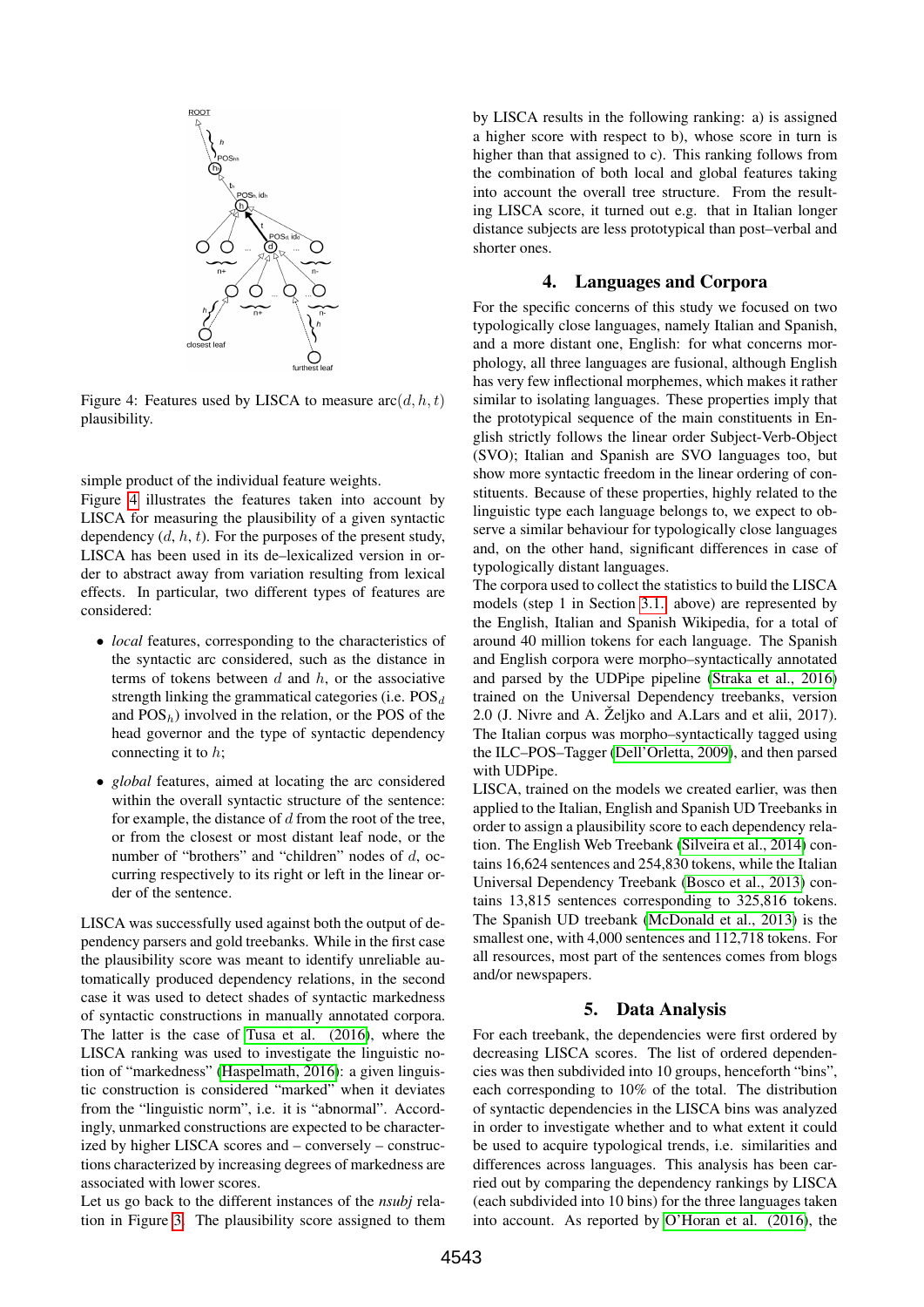

<span id="page-4-1"></span>Figure 5: Frequency distribution of right– vs left–headed dependencies in the three UD treebanks.

automatic learning of typological information is typically carried out from parallel texts. In the case of our study, parallelism is not concerned with texts, but rather with the ranking of instances of dependendency relations by LISCA: besides the fact that the LISCA score is based on the same set of properties for the three languages, comparability is guaranteed here by the same inventory of dependency relations and annotation guidelines shared by the UD treebanks taken into account.

In what follows, we will focus on word order patterns: Section [5.1.](#page-4-0) focuses on a cross-lingual analysis of general trends of word order formalized in terms of the direction of the dependency link, whereas Section [5.2.](#page-5-0) reports the results of an in–depth analysis of the frequency distribution of two dependency relations, i.e. nominal subject (*nsubj*) and adjectival modifier (*amod*), corresponding to widely investigated constructions in the typological literature.

#### <span id="page-4-0"></span>5.1. Word Order Patterns: General Trends

As a first step, for each treebank we analyzed how the dependencies are distributed with respect to their direction. For the specific purposes of this study, the order is defined by the right or left direction of the dependency that connects d to h with respect to the linear order of words in the sentence. Figure [5](#page-4-1) shows the frequency distribution of all dependencies in the three considered UD treebanks, distinguishing right–headed dependencies (i.e.  $d > h$ ) vs left– headed ones (i.e.  $h < d$ ).<sup>[4](#page-4-2)</sup> Interestingly enough, in the three treebanks the frequency of the the two word orders is similar: whereas for Italian and Spanish they are equally partitioned (50% both  $d > h$  and  $h < d$ ), for English the ordering  $d > h$  covers 55% of the cases. Yet, if we focus on the distribution of dependencies across the LISCA bins interesting differences across languages can be observed (see Figure [6\)](#page-4-3). Despite their similar frequency in the three languages, right– vs left–headed dependencies are described by opposite trends: whereas in the first bins  $d > h$  dependencies are more frequent, in the latter  $h < d$  dependencies are mainly observed.

This result confirms the intuition we started from, i.e. that statistics about the frequency distribution of right- vs leftheaded dependencies in treebanks do not say much about



<span id="page-4-3"></span>Figure 6: Distribution of right– vs left–headed dependencies across the bins.



<span id="page-4-4"></span>Figure 7: Average length of dependencies across the bins.

the underlying structural properties of languages. On the contrary, the direction-based distribution of dependencies resulting from the LISCA ranking shows interesting similarities and differences across languages. All languages share the same trend, i.e. the top LISCA (namely 1-3) bins mainly contain right-headed dependencies, whose occurrence progressively decreases across the bins, until the last two bins (9-10) where they represent around the 20-25% of the dependencies. Similar observations hold in the case of left-headed dependencies, which are characterized by the reverse trend: their occurrence starts in the second bin and progressively increases to cover about 80% of the relations in the last two bins (9-10). Although this trend is shared by the three languages taken into account, there are also significant differences worth being pointed out. In fact, the trend reported in Figure [6](#page-4-3) for English is slightly different if compared with what observed for the other two Romance languages. For English, the lines representing the distribution of the left– and right–headed dependencies are less steep and cross at the level of the 6th bin, while the Italian and Spanish lines are steeper and cross in the 5th one. This is to say that the distribution of dependencies in the interval between the 4th and 9th bins is language-specific. A possible explanation for this is that English word order is more rigid and shows a higher number of right–headed dependencies (including explicit subjects). On the contrary, Italian and Spanish, characterized by a more flexible word order, show a higher variability at the level of dependency direction.

We can now try to understand what distinguishes right– or left–headed dependencies occurring in the top vs bottom bins. Consider the distribution of dependencies with respect to their length, as shown in Figure [7:](#page-4-4) all languages share the fact that longer dependencies are ranked

<span id="page-4-2"></span><sup>4</sup> In all figures *left* and *right* refer to the position of d relative to its governor h, respectively corresponding to right–headed (i.e.  $d > h$ ) vs left–headed (i.e.  $h < d$ ) dependencies.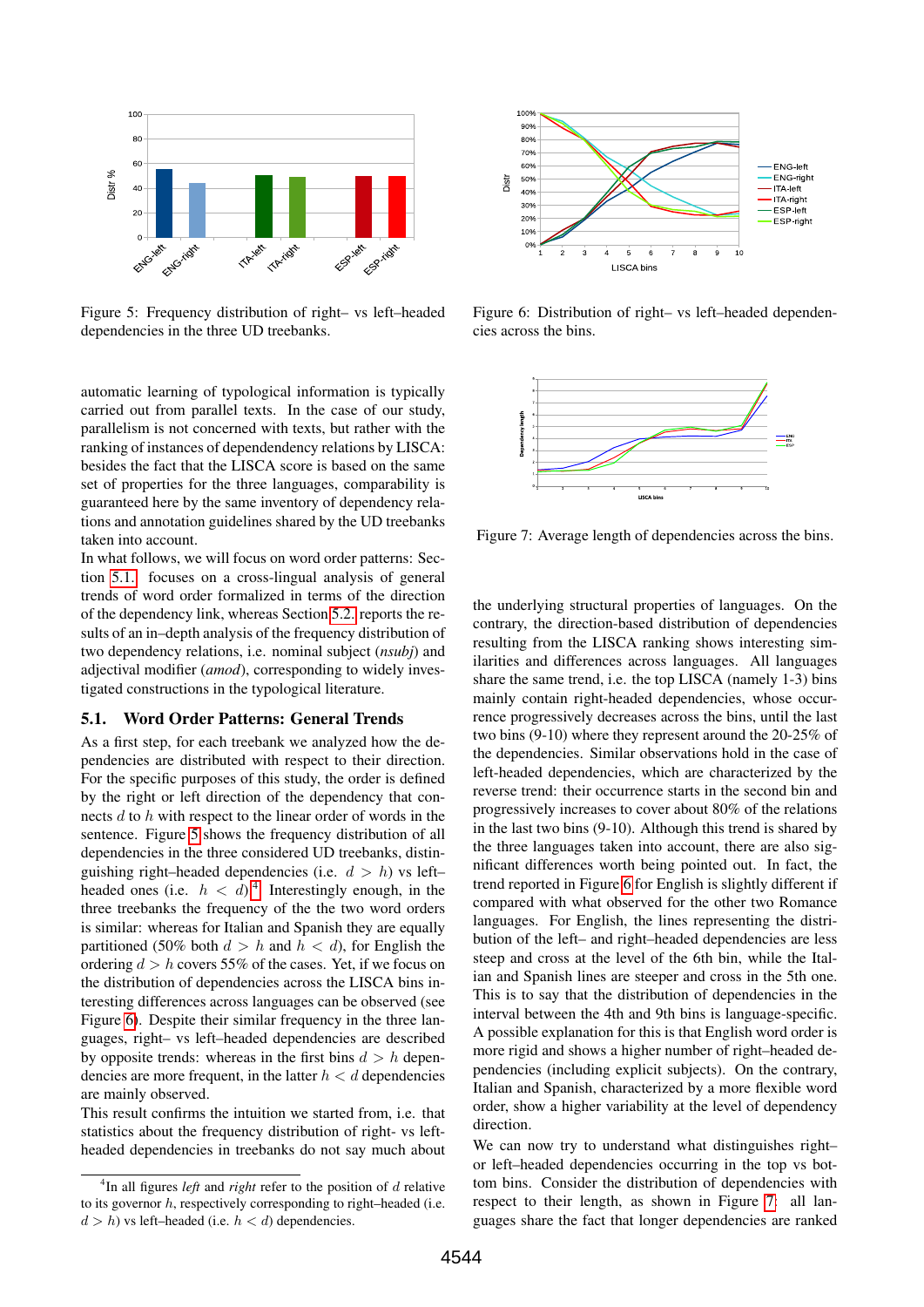

<span id="page-5-1"></span>Figure 8: Distribution of the *nsubj* relation across the bins.

by LISCA in the last bins. This in line with the Dependency Length Minimization principle [\(Temperly, 2007\)](#page-8-21), i.e. the idea that languages tend to place closely related words close together since shortest dependency links reduce the human processing load and make the sentence comprehension process easier [\(Gibson, 1998\)](#page-8-22). If we consider the average length of dependencies for each language, we note that they are quite similar, i.e. they are about three–token long on average. However, the LISCA ranking highlighted interesting differences between typologically different languages. The average length of Italian and Spanish dependencies share a more similar trend with respect to the English ones: the confidence interval of the difference between means is lower for Italian and Spanish (0.077 points) than both English/Italian (0.47 points), and English/Spanish (0.54 points). On the basis of this we can hypothesize an interesting interplay between dependency direction and dependency length: among the underlying properties of relations occurring in the last bins there are structural factors at work such as dependency length.

#### <span id="page-5-0"></span>5.2. The case of *nsubj* and *amod* relations

Let us focus now on specific dependency relations, namely nominal subjects (*nsubj*) and adjectival modifiers (*amod*), and their distribution across the LISCA bins. These relations correspond to constructions widely investigated in the typological literature, and for this reason they represent two challenging testbeds for our methodology of analysis. Given the typology of features underlying LISCA, different factors contribute to the distribution of the same relation across the bins, concerning local features such as the linear ordering of words involved in the relation or their distance, to more global characteristics reflecting the position of the dependency arc within the overall dependency tree. In what follows, we try to reconstruct what are properties playing a role in determining the distribution of different word order patterns across the LISCA bins.

Nominal subjects (*nsubj*). Figure [8](#page-5-1) reports the distribution of nominal subjects (both lexical and pronominal) across the LISCA bins. As it can be noted, the three languages are characterized by different distributions. First, whereas for English *nsubj* relations already appear in the top positions of the LISCA ranking, i.e. in the 2nd bin, the first occurrences of *nsubj* relations for Italian and Spanish are in the 4th and 5th bins respectively. Second, main differences can be observed at the level of frequency distributions. Both differences can be explained by considering that whereas Italian and Spanish are pro–drop languages English obli-



<span id="page-5-2"></span>Figure 9: Direction of the *nsubj* relation across the bins.

gatorily requires an explicit subject. This is also reflected by the frequency distribution of pronominal subjects, which correspond to 59% of the total amount of nominal subjects in the English treebank, while they cover only about 3% of the cases in both Italian and Spanish treebanks.

Consider now the distribution of *nsubj* relations by dependency direction: in line with what reported in Section [2.,](#page-1-2) we focus now on lexical (i.e. non-pronominal) subjects only. In Figure [1,](#page-1-0) it is shown that in all considered languages subjects are mostly right-headed, whereas significant differences are recorded for left–headed subjects whose percentage is much higher for Italian and Spanish (i.e. 30% and 18% respectively) than for English (9%). Figure [9](#page-5-2) reports, for the three languages, the distribution of right–headed subjects (i.e.  $d > h$ ) vs left–headed ones (i.e.  $h < d$ ) across the LISCA bins. Left–headed subjects turned out to be mainly concentrated in the second half of the LISCA bins, starting from the 5th one. Consider as an example the following *nsubj* relation ranked in the 10th bin for Italian: 'Dalla rabbia dei valonesi non si salva *niente e nessuno*' (lit. 'From the rage of Valaisers not be saved *nothing and nobody*', 'From the rage of Valaisers nothing and nobody can be saved'). The frequency of left–headed subjects for the English language is much lower than for Romance languages, being they mainly restricted to parenthetical clauses, such as for example *[...], said Bush*, and existential clauses.

We have seen that the LISCA bins progressively gather occurrences of rarer and less prototypical relation instances, such as left-headed subjects, whose occurrence mainly concentrates in the last four bins. Yet, as already pointed out in Section [2.,](#page-1-2) the position with respect to the governing head may be influenced by different linguistic properties. Consider the following examples for the three languages:

• Italian: '*La proposta presentata dalla commissione conformente al suo mandato* costituisce un punto di partenza' (lit. '*The proposal presented by the commission in accordance with its mandate* represents a starting point'), where the subject *proposta* ('proposal') is modified by a participial phrase which creates a longdistance *nsubj* dependency;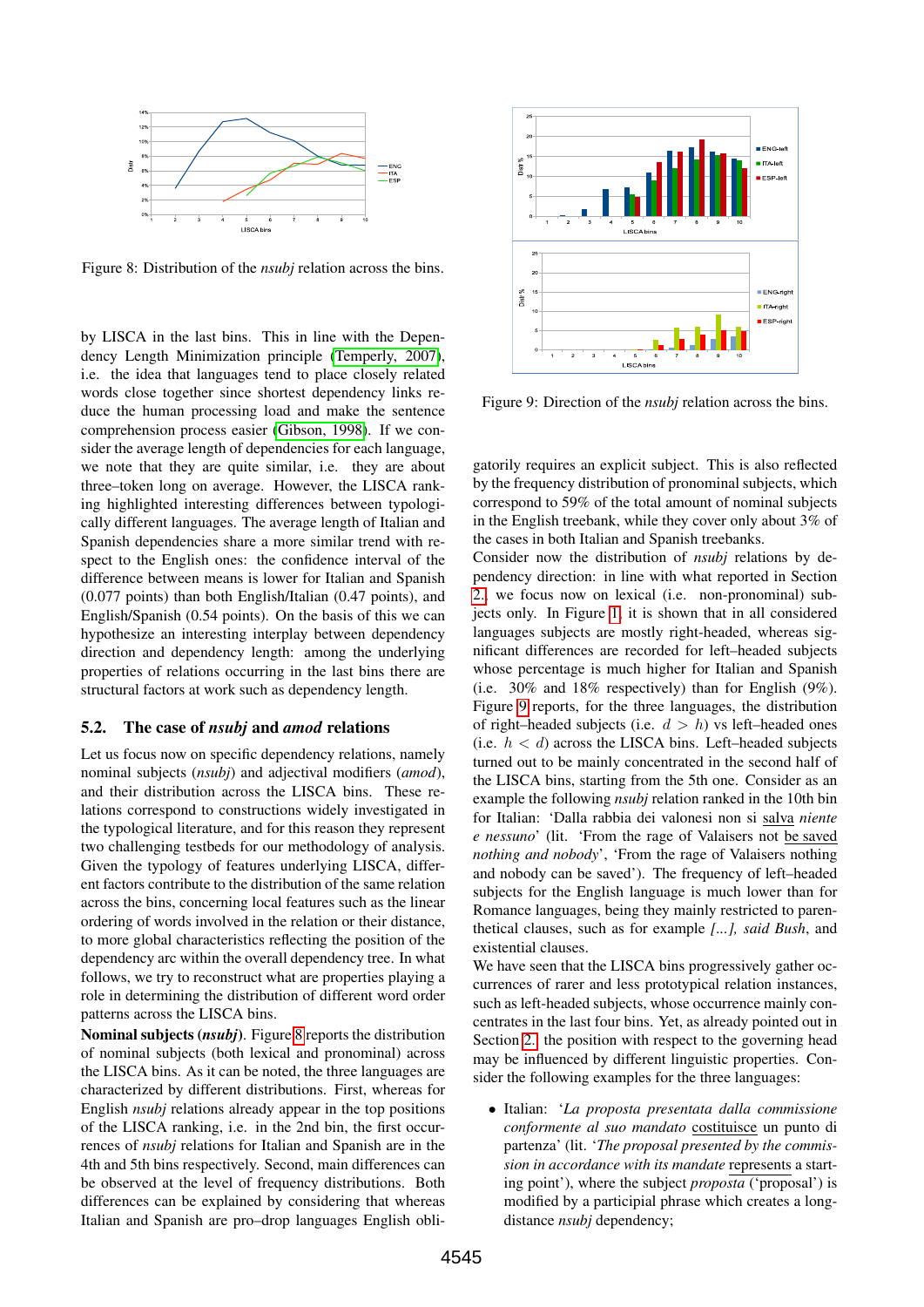

<span id="page-6-0"></span>Figure 10: Average length of *nsubj* relations across the bins.

- Spanish: '*El descenso de la población indígena* y la *falta de mano de obra para los obrajes espanoles ˜* origino´ el comercio de pobladores secuestrados ...' (lit. '*The decline of the indigenous population and the lack of labor for the Spanish obrajes* led to the trade of kidnapped settlers ...'), where a coordinated subject determines a long-distance dependency link;
- English: 'Sergey Brin has actually a mathematical proof that the company's self–driven research *strategy, which gives employees one day a week to do research projects on their own, is a good, respectable* idea', where 22 tokens occur between the lexical subject *strategy* and its syntactic head.

All *nsubj* relations exemplified above have been ranked in the last (i.e. 10th) LISCA bin of each ordered list of dependencies: they all represent long distance dependencies involving a right-headed subject. These examples suggest an interesting and complex interplay between dependency length and the position of the subject with respect to the governing head in influencing word order patterns, which is worth being investigated.

In Section [5.1.](#page-4-0) we hypothesized a correlation between word order and dependency length. Let us now explore how the two interact for a specific dependency relation, *nsubj*. In Figure [10,](#page-6-0) it is reported that for all languages "heavier" (i.e. long distance) subjects (both right- and left-headed) are ranked in the last bins. For most part of the bins, Romance languages show stronger similarities with respect to English. Despite these differences, each language appears to follow the same trend, characterized by the fact that the ordered bins contain increasingly longer dependencies. Two questions arise at this juncture: i) whether dependency length is also influenced by the syntactic realization of the subject, i.e. lexical or pronominal; ii) for lexical subjects, whether and to what extent dependency length influences subject order patterns.

Concerning the first question, our intuition is that longer dependencies are typically represented by lexical subjects, i.e. by *nsubj* relations with a noun as dependent. This is confirmed by the fact that for all languages *nsubj* relations ranked in the first LISCA bins mostly have a pronoun as a dependent. On the other hand, relations ranked in the last bins are represented by long-distance dependencies with lexical subjects, as exemplified by the sample sentences reported above for the three languages.

Consider now the second open issue above, in particular the distribution of left– and right–headed subjects across the



<span id="page-6-1"></span>Figure 11: Average length of right– and left–headed lexical *nsubj* across the LISCA bins.

LISCA bins with respect to their length, to assess the correlation, if any, between dependency length and word order. As shown in Figure [11,](#page-6-1) for all languages the maximum average length of right–headed *nsubj* relations is higher (i.e. about 12 tokens for the Romance languages and about 8 for English) than the maximum average length of less frequent left–headed subjects (which is about 4 tokens for all languages). Besides reported differences among languages, a similar trend can be reported here: namely, all languages tend to minimize the dependency length when an alternative (with respect to the dominant, i.e. most frequent one) word order is used. Dependency length minimization varies across languages: whereas in English the average dependency length of right–headed subjects is only slighly lower with respect to left–headed ones (i.e. 2.62 vs 2.76), for Italian and Spanish length minimization is more evident (i.e. 2.48 vs 4.64 and 2.38 vs 4.54 respectively). From what seen so far, we can put forward the hypothesis that length minimization plays a stronger role with less frequent, and therefore more marked, word orders: in other words, if on the one hand marked order is associated with minimized dependency length, on the other hand the dominant unmarked order allows significantly longer dependencies.

Adjectival modifiers *amod*. Figure [12](#page-7-0) reports the distribution of adjectival modifiers across the bins: it can be noticed that while for English they already appear in the 1st bin, for both Romance languages the first occurrences of *amod* relations start in the 2nd bin. This difference can be explained by considering that even in this area English is characterized by a generally fixed order or at most slightly variable structures, which are more easily predictable. Their distribution across the bins also varies significantly, with Italian and Spanish sharing a similar trend as opposed to English. Consider now the relative order of Adjective and Noun: in Figure [2](#page-1-1) it was shown that the pre–nominal adjectives are more common in the English UD treebank than in the treebanks of the Romance languages. The distribution of the *amod* relation across the LISCA bins shows that right– headed adjectives are more prototypical in English than in Italian and Spanish (see Figure [2\)](#page-1-1). This is due to the fact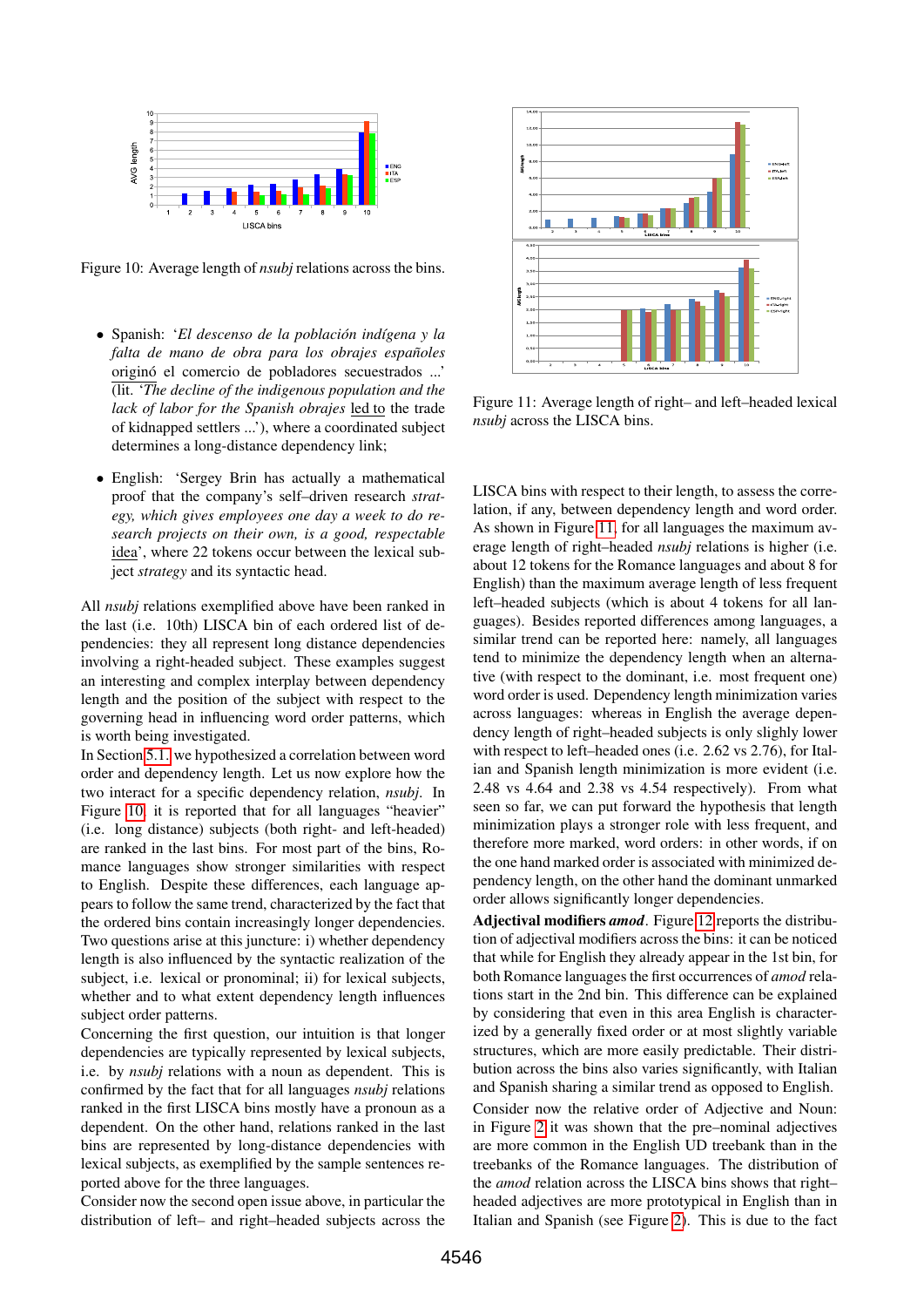

Figure 12: Distribution of the *amod* relation across the bins.

<span id="page-7-0"></span>

Figure 13: Direction of the *amod* relation.

that, differently from English, a marked position of adjectives is allowed in Italian and Spanish. The distribution of relations across the LISCA bins allows detecting adjectival modifiers occurring in prototypical constructions.

Differently from what observed for subjects, the average distance between d and h in *amod* relations remains tendentially constant through the bins (see Figure [14\)](#page-7-1), ranging between 1 and about 3. Some differences can be observed if we compare English and the two Romance languages: the latter tend to be characterized by shorter relations. This may be explained in terms of adjacency to the nominal head: i.e. in the left–headed position adjectival modifiers are typically adjacent to the head, which is not necessarily the case in the case of prenominal position where the adjectival modifier can be separated from the head by elements that belong to the same subtree.



<span id="page-7-1"></span>Figure 14: Average length of *amod* relations.

#### 6. Conclusion

In this paper we presented a new methodology aimed at acquiring typological evidence from "gold" treebanks for different languages. In particular, we investigated whether algorithms for measuring the plausibility of dependency relations within the output of dependency parsers could be exploited to acquire quantitative evidence from gold treebanks to shed new light in linguistic typological studies. The methodology was tested in a case study carried out on UD treebanks for different languages: English, Italian and Spanish. By relying on a wide range of linguistic properties aimed at weighting the plausibility of a given dependency arc, it has been possible to reconstruct an articulated profile of word order patterns attested in the languages considered, in line with the literature and which has been enriched with new interesting insights. Starting from the study of general word order trends and their relationship with dependency length, we focused on two dependency relations widely investigated in the typological literature, nominal subjects (*nsubj*) and adjectival modifiers (*amod*). For both of them, word order similarities and differences were reported for all languages, significantly enriching the picture emerging from typological databases and showing the added value of the LISCA-based methodology with respect to simple frequency distributions. We also investigated the underlying properties influencing the preference towards one word order or the other. Among them, dependency length turned out to play a significant role: its impact, however, appears to vary according to whether a dominant or marked order is used. Dependency length minimization seems to be at work with less frequent order patterns, thus suggesting an interesting interaction between word order and dependency length.

However, the potentialities of the method are not restricted to the area of typological studies. Nowadays, linguistic typology is starting to play a role in multilingual Natural Language Processing [\(O'Horan et al., 2016\)](#page-8-3). While the growing importance of typological information in supporting multilingual tasks has been recognized, existing typological databases such as WALS have still a partial coverage, and most importantly here, do not always reflect real language use. Methods for automatic induction of typological information are still at the beginning: this paper represents a promising attempt in this area. It is a widely acknowledged fact that word-order affects the automatic analysis of sentences: free–order languages are harder to parse [\(Gulordava and Merlo, 2015c\)](#page-8-23). Acquired information from real language usage can be used among the "selective sharing parameters" in a cross–lingual transfer parsing scenario [\(Naseem et al., 2012\)](#page-8-24).

Further directions of research include: the application of the methodology to other languages, including typologically distant ones, to reconstruct shades of typological proximity starting from real language usage; the analysis of other dependency relations as well as of more complex structures such as dependency subtrees; the extension of the range of properties expected to influence the preference towards a given word order pattern. Last but not least, we are planning to test the effectiveness of acquired typological information in a cross–lingual parsing scenario.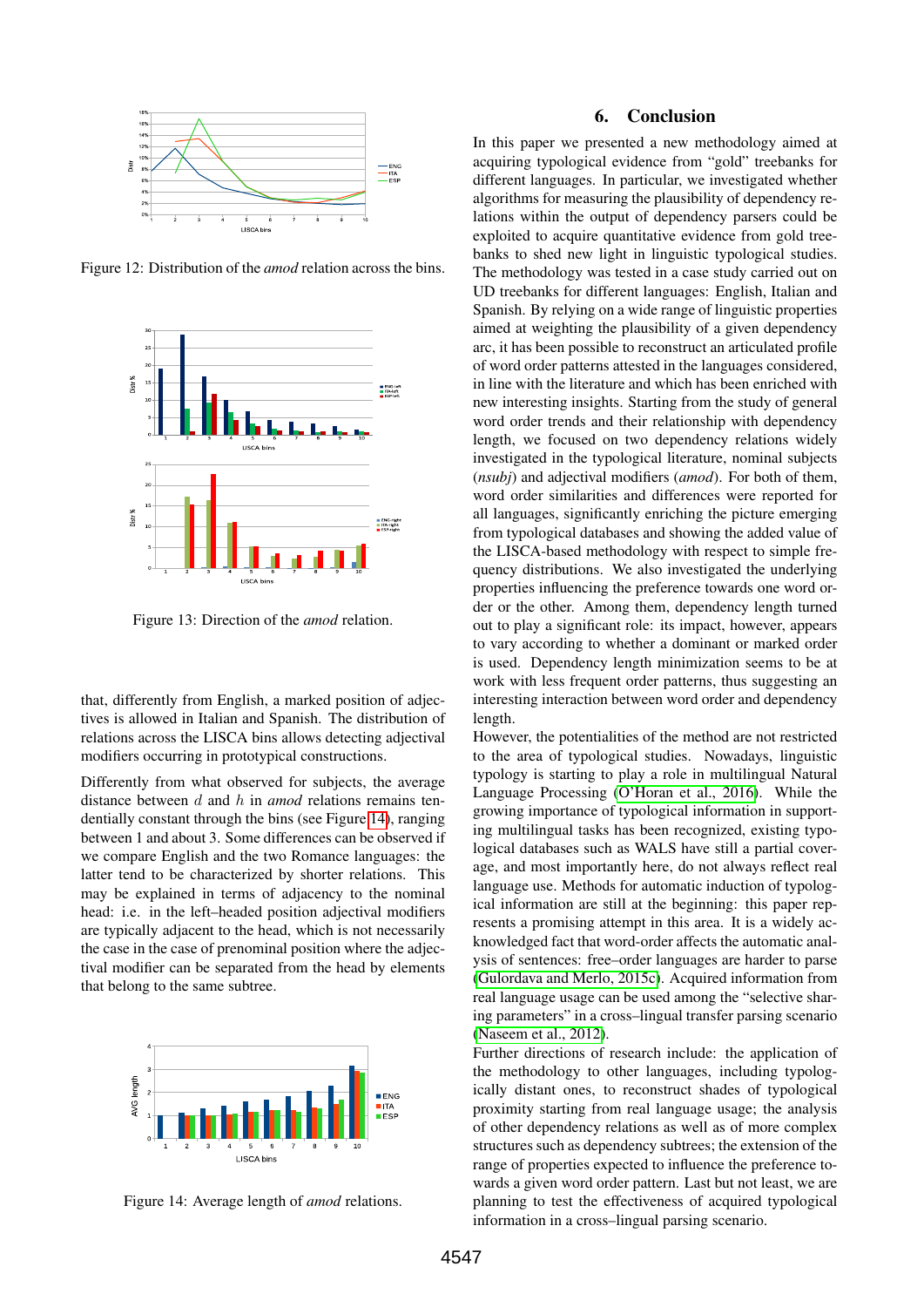#### Acknowledgements

The work reported in the paper was partially supported by the 2–year project (2017-2019) *UBIMOL, UBIquitous Massive Open Learning*, funded by Regione Toscana (BANDO POR FESR 2014-2020).

#### 7. Bibliographical References

- <span id="page-8-13"></span>Alzetta, C., Dell'Orletta, F., Montemagni, S., and Venturi, G. (2018). Dangerous relations in dependency treebanks. In *Proceedings of the 16th International Workshop on Treebanks and Linguistic Theories (TLT16)*, pages 201–210, Prague, Czech Republic, January.
- <span id="page-8-2"></span>Baldwin, T. and Kordoni, V., (2011). *Interaction between Linguistics and Computational Linguistics*. CSLI Publications.
- <span id="page-8-14"></span>Bosco, C., Montemagni, S., and Simi, M. (2013). Converting italian treebanks: Towards an italian stanford dependency treebank. In *Proceedings of the ACL Linguistic Annotation Workshop & Interoperability with Discourse*, Sofia, Bulgaria, August.
- <span id="page-8-12"></span>Che, W., Guo, J., and Liu, T. (2014). Reliable dependency arc recognition. *Expert Systems with Applications*, 41(4):1716–1722.
- <span id="page-8-9"></span>Dell'Orletta, F., Venturi, G., and Montemagni, S. (2011). ULISSE: an unsupervised algorithm for detecting reliable dependency parses. In *Proceedings of the Fifteenth Conference on Computational Natural Language Learning (CoNLL 2011)*, pages 115–124, Portland, Oregon, USA, June. Association for Computational Linguistics Stroudsburg, PA, USA.
- <span id="page-8-11"></span>Dell'Orletta, F., Venturi, G., and Montemagni, S. (2013). Linguistically-driven selection of correct arcs for dependency parsing. *Computacion y Sistemas `* , 2:125–136.
- <span id="page-8-18"></span>Dell'Orletta, F. (2009). Ensemble system for part-ofspeech tagging. In *Proceedings of EVALITA 2009 - Evaluation of NLP and Speech Tools for Italian 2009*, Reggio Emilia, Italy, December.
- <span id="page-8-6"></span>Futrell, R., Mahowald, K., and Gibson, E. (2015). Quantifying word order freedom in dependency corpora. In *Proceedings of the Third International Conference on Dependency Linguistics, DepLing 2015, August 24-26 2015, Uppsala University, Uppsala, Sweden*, pages 91– 100.
- <span id="page-8-22"></span>Gibson, E. (1998). Linguistic complexity: Locality of syntactic dependencies. *Cognition*, 68:1–76.
- <span id="page-8-15"></span>Greenberg, J. (1963). Some universals of grammar with particular reference to the order of meaningful elements. In Joseph H. Greenberg, editor, *Universals of Language*, pages 73–113.
- <span id="page-8-4"></span>Gulordava, K. and Merlo, P. (2015a). Diachronic trends in word order freedom and dependency length in dependency-annotated corpora of latin and ancient greek. In *Proceedings of the Third International Conference on Dependency Linguistics, DepLing 2015, August 24-26 2015, Uppsala University, Uppsala, Sweden*, pages 121–130.
- <span id="page-8-5"></span>Gulordava, K. and Merlo, P. (2015b). Structural and lexical factors in adjective placement in complex noun phrases across romance languages. In *Proceedings of*

*the 19th Conference on Computational Natural Language Learning, CoNLL 2015, Beijing, China, July 30- 31, 2015*, pages 247–257.

- <span id="page-8-23"></span>Gulordava, K. and Merlo, P. (2015c). Structural and lexical factors in adjective placement in complex noun phrases across romance languages. In *Proceedings of Conference on Computational Natural Language Learning (CoNLL)*, pages 247–257, Beijing, China, July.
- <span id="page-8-16"></span>Haspelmath, M. (2016). Against Markedness (and what to Replace it with). *Journal of Linguistics*, 42:25–70.
- <span id="page-8-1"></span>Kay, M. (2005). Acl lifetime achievement award: A life of language. *Computational Linguistics*, 31(4).
- <span id="page-8-0"></span>Kučera, H. (1982). Markedness and frequency: a computational analysis. In *Proceedings of COLING 82*.
- <span id="page-8-20"></span>McDonald, R., Nivre, J., Quirmbach-Brundage, Y., Goldberg, Y., Das, D., Ganchev, K., Hall, K., Petrov, S., Zhang, H., Täckström, O., Bedini, C., Castelló, N. B., and Lee, J. (2013). Universal dependency annotation for multilingual parsing. In *Proceedings of the 51st Annual Meeting of the Association for Computational Linguistics*, pages 92–97.
- <span id="page-8-7"></span>Merlo, P. (2016). Quantitative computational syntax: some initial result. *Italian Journal of Computational Linguistics*, 2.
- <span id="page-8-24"></span>Naseem, T., Barzilay, R., and Globerson, A. (2012). Selective sharing for multilingual dependency parsing. In *Proceedings of the 50th Annual Meeting of the Association for Computational Linguistics*, pages 629–637, Jeju, Republic of Korea, July.
- <span id="page-8-8"></span>Nivre, J. (2015). Towards a universal grammar for natural language processing. In *Computational Linguistics and Intelligent Text Processing - Proceedings of the 16th International Conference, CICLing 2015, Part I*, pages 3–16, Cairo, Egypt, April.
- <span id="page-8-3"></span>O'Horan, H., Berzak, Y., Vulic, I., Reichart, R., and Korhonen, A. (2016). Survey on the use of typological information in natural language processing. In *COLING 2016, 26th International Conference on Computational Linguistics, Proceedings of the Conference: Technical Papers, December 11-16, 2016, Osaka, Japan*, pages 1297–1308.
- <span id="page-8-10"></span>Reichart, R. and Rappoport, A. (2009). Sample selection for statistical parsers: Cognitively driven algorithms and evaluation measures. In *Proceedings of the Conference on Computational Natural Language Learning (CoNLL 2009)*, pages 3–11. Association for Computational Linguistics Stroudsburg, PA, USA.
- <span id="page-8-19"></span>Silveira, N., Dozat, T., de Marneffe, M., Bowman, S., Connor, M., Bauer, J., and Manning, C. (2014). A gold standard dependency corpus for english. In *Proceedings of the Ninth International Conference on Language Resources and Evaluation (LREC)*.
- <span id="page-8-17"></span>Straka, M., Hajic, J., and Strakova, J. (2016). Udpipe: Trainable pipeline for processing conll-u files performing tokenization, morphological analysis, pos tagging and parsing. In *Proceedings of the Tenth International Conference on Language Resources and Evaluation (LREC)*.
- <span id="page-8-21"></span>Temperly, D. (2007). Minimization of dependency length